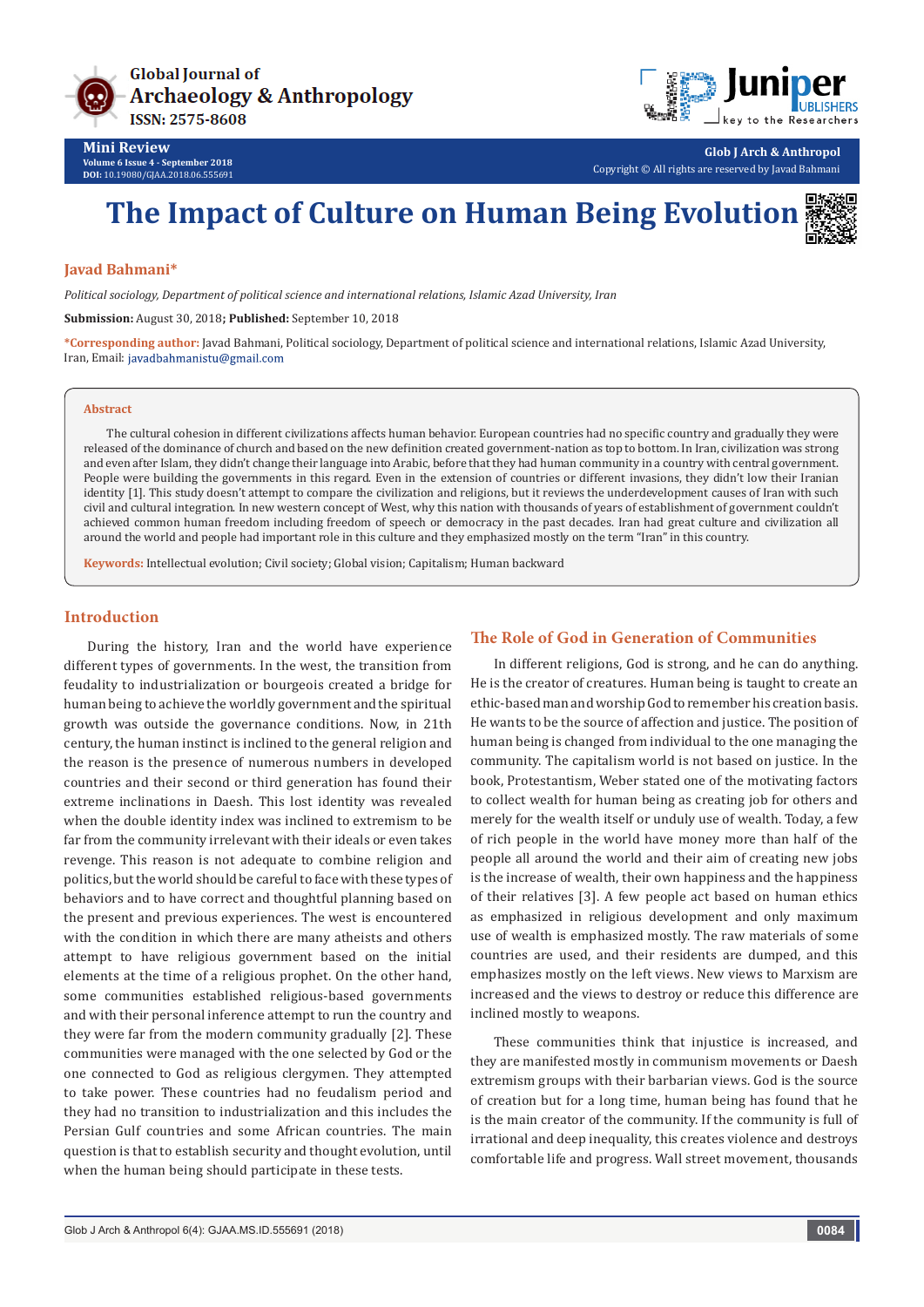of movements and the violent fundamentalist groups are the source of pure injustice and they are built by human being. If there is a boundary for freedom in human community and we cannot violate the freedom and comfort of others with the name of freedom, the same is true also about asset. Collection of personal assets is useful if it doesn't increase the poverty of others.

#### **Economic Freedom and the Relevant Reviews**

In this study, we don't attempt to find the better methods in economic growth or complete development regarding the views of Keynes, Smith or F Yadman. Here, my main motivation is not using specific statistics and carrying out a brief field research in big cities and different countries. The considerable gap between the countries has challenged the concept of human being. The thought evolutionary trend of human being is under question and it requires a new approach to self, society and economic freedom and wealth distribution in the world. In the current view to the world, only a few people are responsible for energy or mitochondria and others are only responsible for joy and enjoyment in life and they are created to enjoy the life and others experience grief and hardship. I am not a socialist who believes in pure sociologist and I am not for the current production and distribution of asset in the world [4]. Some group considers that the earth belongs to them and they want all graces for themselves. Wealthy people are far from ethics and the average people instead of making changes have relied on their routine life. The fundamentalists are involved mostly in mass destruction and this view is not suitable.

One of the main reasons of this motivation is the imperialism nature of countries to absorb and accumulate assets in their favorite fields and they try to increase their asset to take the political power to retain the framework of their benefits directly or indirectly [5]. What can we do to create balance in distribution or humanity, human rights, development of free thought and making the average people wealthy in the world? Only my view in this regard is not adequate and all elites with their adequate knowledge in different humanities fields should challenge this issue and attempt to provide the conditions for capitalism and distribution of wealth in the world.

# **Establishment of International Fund of Supervision on Production and Accumulation of Capital and its Global Distribution**

As it is observed, this path is very complex as we shouldn't damage the philosophical basis of capitalism based on wealth accumulation in production path or we shouldn't weaken the motivation of the investor and wealthy person. The asset, production and progress should be developed in the complete developed all around the world. The results of one-direction socialism have been shown, the great and rentier states have shown their motivation of backward. The entire challenge is the turning point of development of permanent democracies

with the relevant indices with democracy and it is not based on wealth. Thus, the results are extremism, not tolerating each other, strength of civil community via working information, strength of parties not relevant to wealth and deception of people. We should accept that all people with any though school lose their generating power in the development of thought and pluralism in society. Human being is faced with the development of extremism and self-center vies by recognition of the barriers of establishment of democracy and the reasons of convincing people with money to accept dictator and totalitarian governments and indeed, they have sold their human position. The duty of the humanities theorists is establishing an elite and average (economic) community (This is my own Idea). How much we should give freedom to the wealthy people to have their nonproductive capital and be inclined to have the costliest houses at the best places and use hundreds of people to keep these places to enjoy their life and this is a part of new slavery. If we accept that capitalism is based on dedicating much asset to people, as the private ownership is a right to encourage investment, what should we do with the great gap? My recommendation as a person interested in institutions in the framework of rationality is to establish an international organization to control capitalism to the areas of the worlds involved in poverty to be supported via UN [6]. This organization evaluates the capital of people and profit ways with the relevant experts in the countries waiting for asset and without any intervention in the asset of people, the paths are determined as the global policy for them, otherwise, investment in the advanced countries is forbidden for them. This issue is definite based on the asset of people or companies and by investment in the international organization, poverty is eradicated, and democracy and comfort are increased all around the world. This strategy is definite, but the coordination of governments and wealthy people need support of their approach and norms establishment.

Dr. Khaniki, lecturer of University, states in No. 12 of the journal of strategic studies of globalization:" The dominant strategy in globalization is horizontal, vertical and spatial integration of the main global industries from the oil industry to transportation and remote communication. This trend is facilitated by transferring asset from center to the surrounding as the World Bank and monetary fund have organized it and this leads to the global mobilization and the risks of investment in private sector is reduced. My direction in this view is not stability of movement to globalization but I believe that capital distribution for economic growth in the developing countries is unsuitable. I think that with my mechanism of international institute, this problem is removed to some extent, but it should be accepted by the theorists of political economy and governments.

This view is based on the evolutionary movement of human being to perfection and its performance is rational for the countries. Finally, by increasing the average class in the developing countries, rationality and democracy are increased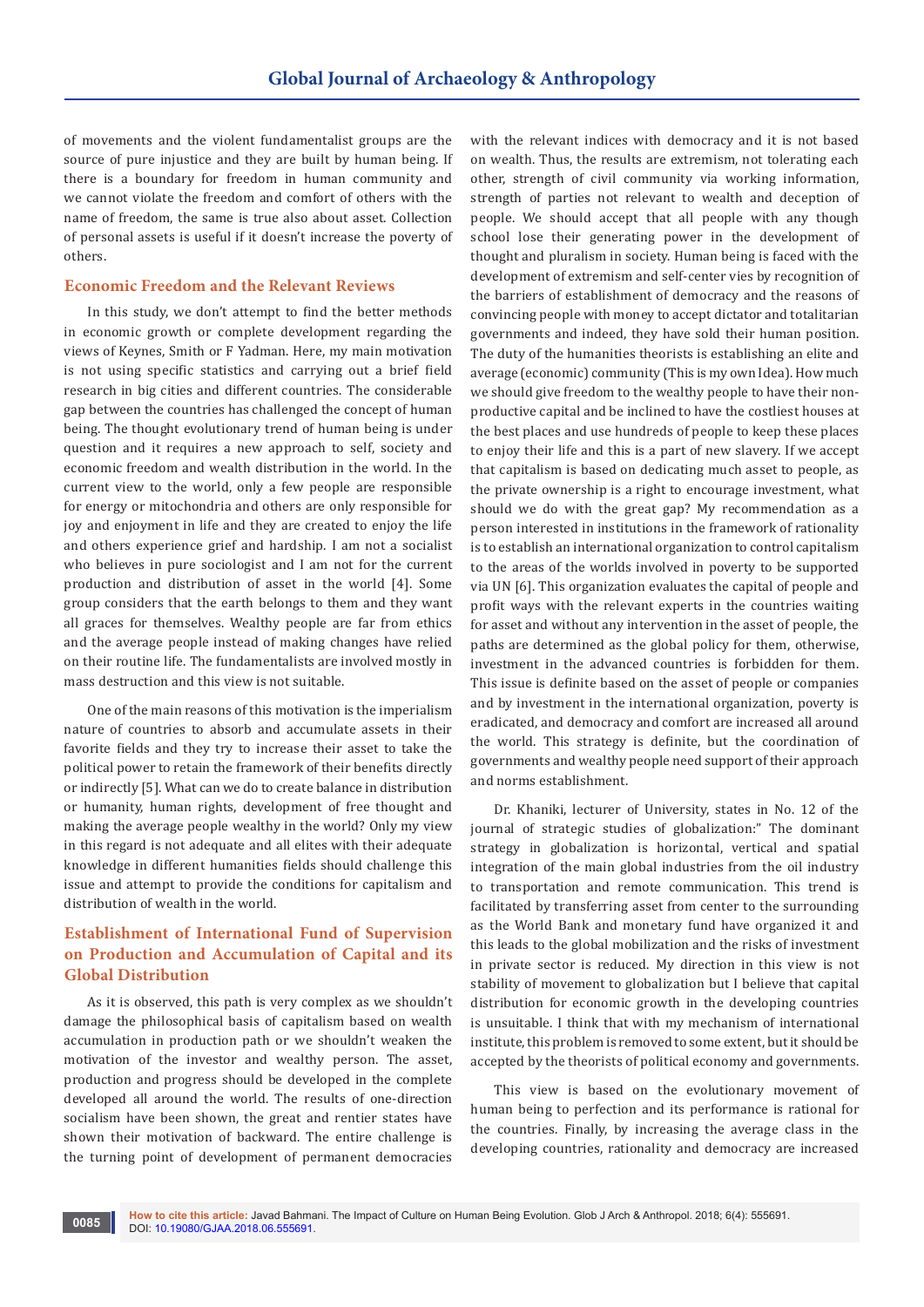[7]. The challenges of each country include, totalitarian governments, false democracies without creating democracy culture and application of democracy indices in the country, reduction of capitalism power in the political mechanism of countries including entering the parliament or as stated by Trump, viewing politics from the view of trade and considering the political and economic paths by the civil society and the main power in the present world should be at the center of everything. The civil society in each country consists of Senate parliament from the view of each definite class of civil society and supervises the weapon and global poverty with all its power to restrict the marginal governments. Only the civil society perceives its benefits ignoring the interacting political and economic mechanisms and the selected elites of this society reveal their function in each section to keep the benefits of their civil society and it is changed with the qualification of the civil society selecting this person and only the view of civil society as the owners of country can be used in the policy making to use weapons and eradicate poverty at global level with the collaboration of international organization of global poverty eradication. All information structures are free to challenge the decisions and the law should protect this class as specific and general.

#### **Political Economy, Achill's Heel of Development**

If we accept that with all the mutual of effects of economy and politics, economy is the political economy and discussing in this regard is easier and I choose this way. With political event in a part of the world, the stock markets in the countries are affected. The only reason is that asset is also fluctuated. The isolated countries including northern Korea have shown none- development and in any development factor, atomic bomb cannot increase development, unless a country attempts to use it and this leads to the destruction of the country.

All developed countries and those owners of weapons prefer to restore the order of the world and they take the complete path of development for their people. Here, it is defined that the people who prevent the authorities taking any decision are those who should enter at macro level of power and policy making. Only in totalitarian, oligarchy, capitalism-based countries, power is not given to the civil society and there is not much political support. If a country opens its political borders to all countries for export and import, it will have dynamic economy at global level.

Some examples are southern Korea in 60s and developing countries such as Malaysia and Singapore. A rich country like Arabia doesn't reach the initial layers of development, cultural development, pluralism and freedom with the domestic and foreign policies. The effect of domestic and foreign politics is shown clearly in these examples. Totalitarian acts and oligarchy cannot open the way to development. The deep effect of economy and politics is seen here, and I call it not economy but political economy in this stage and I hope that all theorists welcome this

paradigm-based entrance in economy. At this time, the political economy should be determined and develop democracy all around the world it should aim at the better life and happiness of human being. Thus, all the countries slow in development and political economy growth are involved in in a specific point from domestic and foreign politics and have obliged some people to hardship, pain, lack of thought and complete development. Under these conditions, these countries are only dishonor for the rulers and people attempt to change them. I stated in these sentences how Achill's heel of development is political economy. My basis is not the economic growth indices and it is formed varied without any development parameters as one of them is political economy.

## **The Growth of Extremism in Century 21**

I cannot insert important issues in the present study, but I can motivate the thoughts to search for this issue. I don't only see extremism in religious issues regarding Daesh or fundamentalist Islamists. The increase of extremist right parties in Europe is dangerous, why? Because the behavior of fundamentalist Islamists reveals their face really. In America as an active civil society and rich average class, a merchant not perceiving the benefits of his country and the world by the macro political economy level crossing the future and present time can take the power. In France, Macron won in the second round and the extremist right party took a big step. In England, separation is a big issue and it is approved. These signs are warnings for all theorists in which the average class attempts to find the peace, better life, safety and comfort and it needs a review in this attitude. We can unify the world against the fundamentalist Muslims but if the power is given to Trump and Paris agreement is violated, what we can do to reduce the damages. If the right extremist took power in France, how can we unify the world against its racist behavior and how can we prevent the emergence of another Hitler with the excuse of increasing the wages, increase of immigrants and racial superiority to achieve jobs. I believe that the theorists should attempt to find the best solution in this regard. First, I agree about the entrance of civil society at macro power level, Senate parliament with the supervision on approval of rules and using weapons and political economy path.

If this solution is implemented, the historical liability is given to the society itself and populism has no place here. Can we connect the average class outside of the present life to the future and can we explain its role by another method except the active presence in the civil society? These affairs show that the process of education should be taken about the fundamentalists and it should be taken also about these average groups and they should know that as the world is turned into a village in terms of communication, in this village, human being has his own rights and no race or ethnicity is superior to another one and it is hard to repeat all these again in this century and modernity is repeated against and it has stabilized itself gradually. Here, some groups believe in the superior race and poverty or other